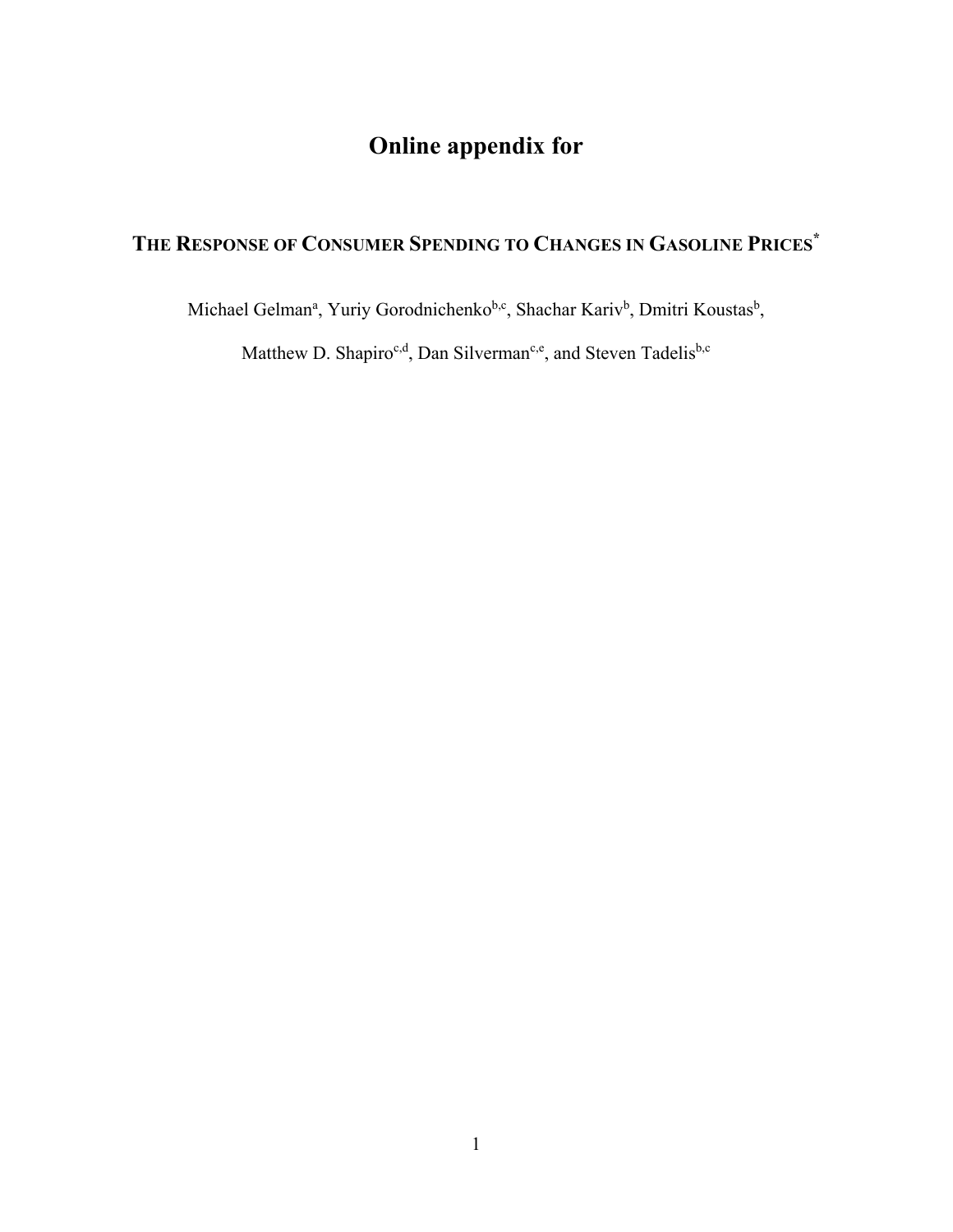## **Appendix A: Construction of spending in the app data**

This appendix discusses the data and provides details on how we prepare the data for analyses.

We received anonymized data directly from the personal financial management service provider (app). The process by which the company acquires the data can differ across users, account providers (e.g., Bank of America, Wells Fargo) and time. For some account providers, the data are scraped from the website of an account provider, and in other cases a direct feed is received from the account provider. All account numbers and other personal identifying information is removed by the app company before we receive the data. Otherwise, we receive the data exactly as it is received by the app. The table below summarizes the key variables in the data that are used in our analysis:

| User id -                 | Anonymous identifier constructed by the personal<br>financial management service                              |
|---------------------------|---------------------------------------------------------------------------------------------------------------|
| Posted date -             | Date a transaction was recorded                                                                               |
| Account Provider Id -     | An identifier for a specific account provider (e.g. Bank of<br>America)                                       |
| Account Type -            | An indicator for whether an account is a checking account,<br>savings account, credit card, or other account. |
| Transaction Amount -      | The amount of the transaction                                                                                 |
| Is Credit -               | Whether the transaction was a credit or a debit                                                               |
| Transaction Description - | A string variable describing the transaction.                                                                 |

Our cleaning processes proceeds in steps outlined below:

## *I. Remove likely duplicates +/- 3 days*

Because the data may include pending transactions, a given spending may show up multiple times in different transactions. For instance, if a transaction was pending on one day, and posted the next day, we could see a duplicate recording of the same transaction in the data, which would not reflect actual spending.

Some account providers indicate whether a transaction is pending or posted, and we first remove all transactions that are flagged as pending, or contain the word "pending" in the transaction string. Since many account providers do not indicate whether a transaction is pending, and since this information also varies across time, we deal with this problem by removing transactions that are duplicates on the dimensions of {User Id, Account Provider Id, Account Type, Is Credit, Transaction Amount, Transaction Description over a 3 day window. This removes approximately 5% of transactions. Some of these transactions could be non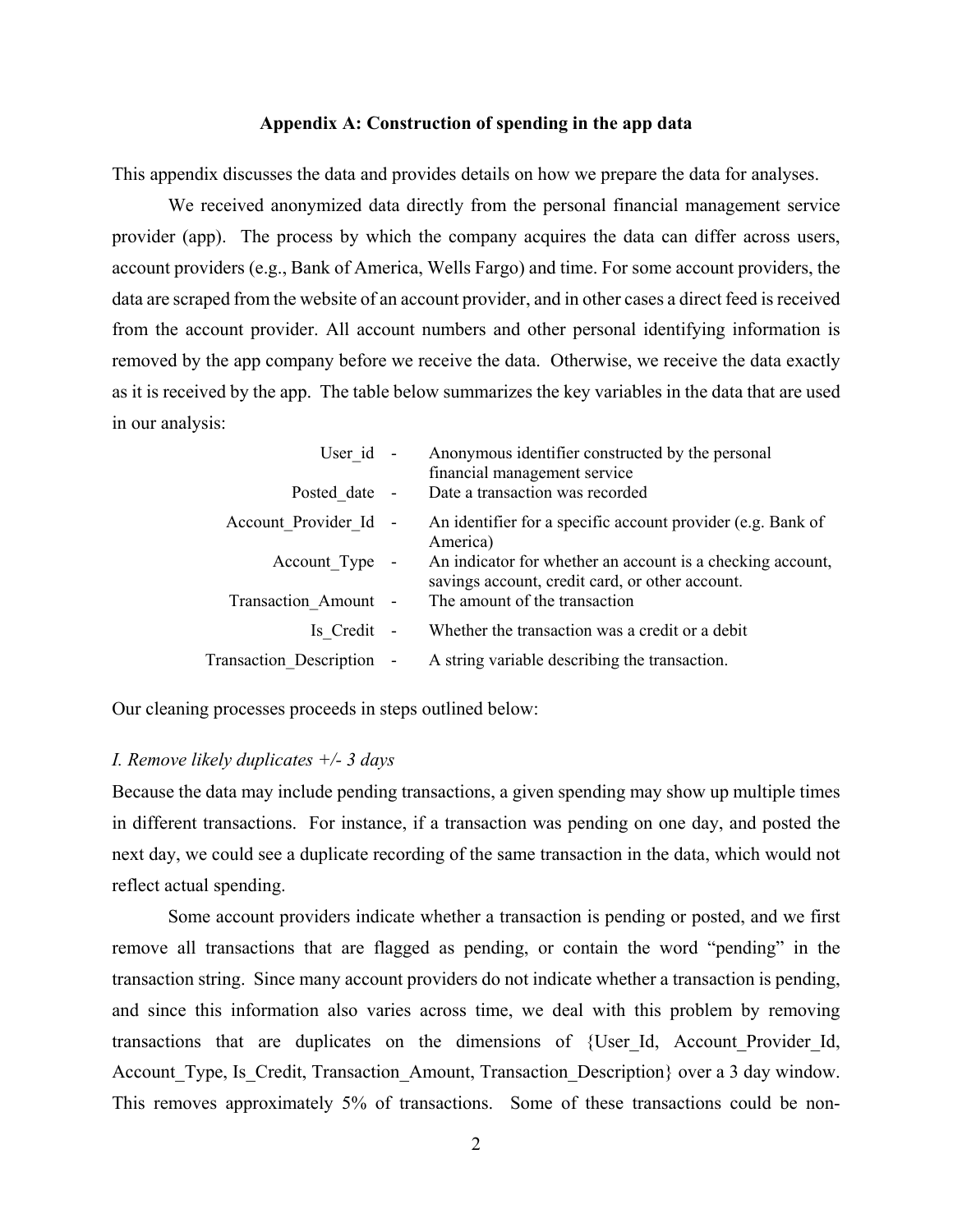duplicates (for instance, if someone buys the exact same item every day), and so these transactions will also be removed by this procedure. Using the data with likely duplicates removed, we next proceed to calculate total spending and total income, which we aggregate to the weekly level.

## *II. Construct variables used in analysis and aggregate to weekly level*

The transactions contain every single inflow and outflow from a household's account, some of which are not "consumption." Two problematic types of transactions are transfers across accounts and credit card payments. In most cases, transfers across accounts can be identified from the transaction strings, since they are commonly flagged as "transfer," "xfer," "tfr," "xfr" or "trnsfr." We remove all transactions with these words appearing in their description.

Credit card payments reflect lagged spending that we have already included in our measure of total spending, since we can see the individual purchases that make up the credit card payment on the credit card. Therefore, we wish to identify and remove these payments. We identify credit card payments as debits appearing on a non-credit-card account that also appears as a credit to a credit card, and remove these.

We also remove the largest transaction greater than \$1,000 in a weekly window, since these transactions appear to be predominantly credit card payments and transfers missed by our procedure. As a caveat, this likely also removes mortgage payments (committed spending), extremely large durables purchases (such as a down payment on a car, although we would still see car payments), and payments on tax liabilities. To summarize, our measure of "total spending" used in this paper is defined as:

 ${Total spending} = {Total Account Debits} - {Flagged Dublicates} - {Transfers} {Cred}$  Card Payments  $-{Largest Transaction > $1,000 (if any)}.$ 

Finally, we address the issue of accounts that become unlinked from the app or are not properly synchronising. If an account goes out of sync for a period of up to two weeks, the app will generally be able to backfill these transactions. Longer periods will result in missing spending. Unfortunately, there is no indicator in the data when an account is not syncing. We identify nonsyncing credit cards as cards that carry an account balance for longer than a month, but have no interest charges or payments. To ensure the quality of our spending data, we drop users in the weeks where credit cards that ever amounted to 10 percent or more of their overall weekly spending are flagged as nonsyncing based on the above criteria.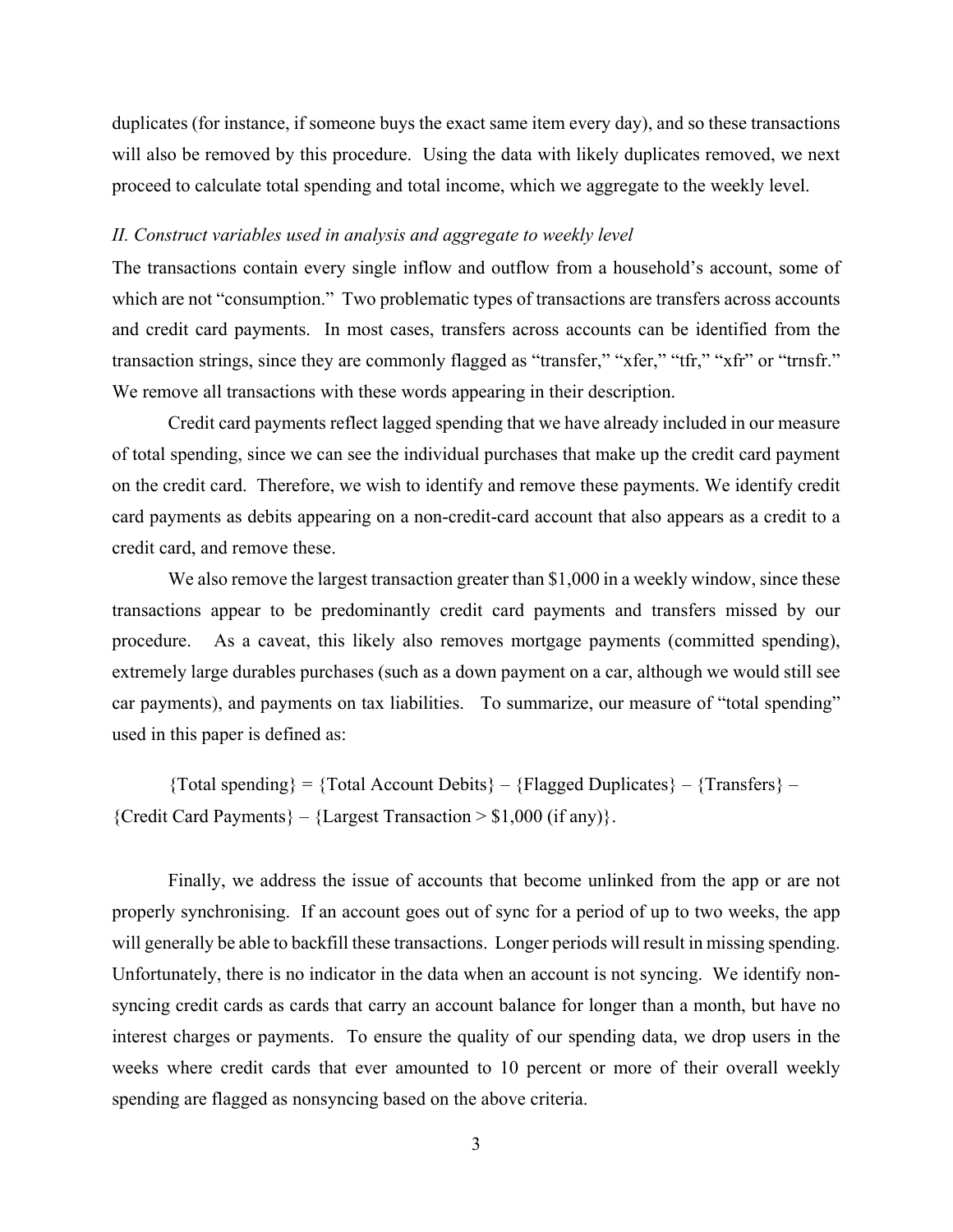## **Appendix B: Machine Learning Classification of Transactions**

As discussed in Appendix 1, the data we receive contain raw transaction strings. These transaction strings differ across account providers in their context. We wish to identify spending that comes from gasoline. Identifying to which of a set of categories an observation belongs, based on information in the transaction descriptions, is a classic "classification" problem in machine learning.

We seek a simple machine learning (ML) model to identify gasoline spending in the data. For this to work, we require a "training" set of data containing observations whose category membership is known. Fortunately, two account providers in our data categorize the transactions into merchant category codes (MCCs) directly in the transaction strings. These two cards represent about 3% of all transactions. As discussed in the text, it is virtually impossible to separate out our main MCC of interest, 5541, "Automated Fuel Dispensers" from MCC code 5542, "Service Stations," which in practice covers gasoline stations with convenience stores.<sup>1</sup> Because distinguishing gasoline purchases classified as 5542 or 5541 is nearly impossible with the information in transaction descriptions,<sup>2</sup> we group transactions with these two codes together.

Before proceeding with the details of the machine learning model, it is useful to discuss an alternative approach that identifies all gasoline stations in the data through string matching techniques. To see why this is infeasible, consider that the 100 most popular gasoline station strings cover approximately 50% of the total market share in the transactions where we know the MCC codes. Scaling up is costly: to get 90 percent of the market share, we would need to search for over 30,000 strings (Appendix Figure 1). Moreover, since other spending can often have similar transaction descriptions, it is hard to know what strings minimize noise while maximizing predictive power. The machine learning algorithm thus helps discipline the approach of what transaction strings contain the most useful information. The machine learning procedure proceeds in 3 steps: training, testing, and application.

Machine learning requires both a "training" data set—data actually used to fit a classification model-—and a "testing" data set to evaluate the out of sample performance of the model. In the training step, we build a prediction model using data with the MCC codes (i.e. data

<sup>&</sup>lt;sup>1</sup> To be clear, "Service Stations" do not include services such as auto repairs, motor oil change, etc.

<sup>2</sup> E.g., a transaction string with word "Chevron" or "Exxon" could be classified as either MCC 5541 or MCC 5542.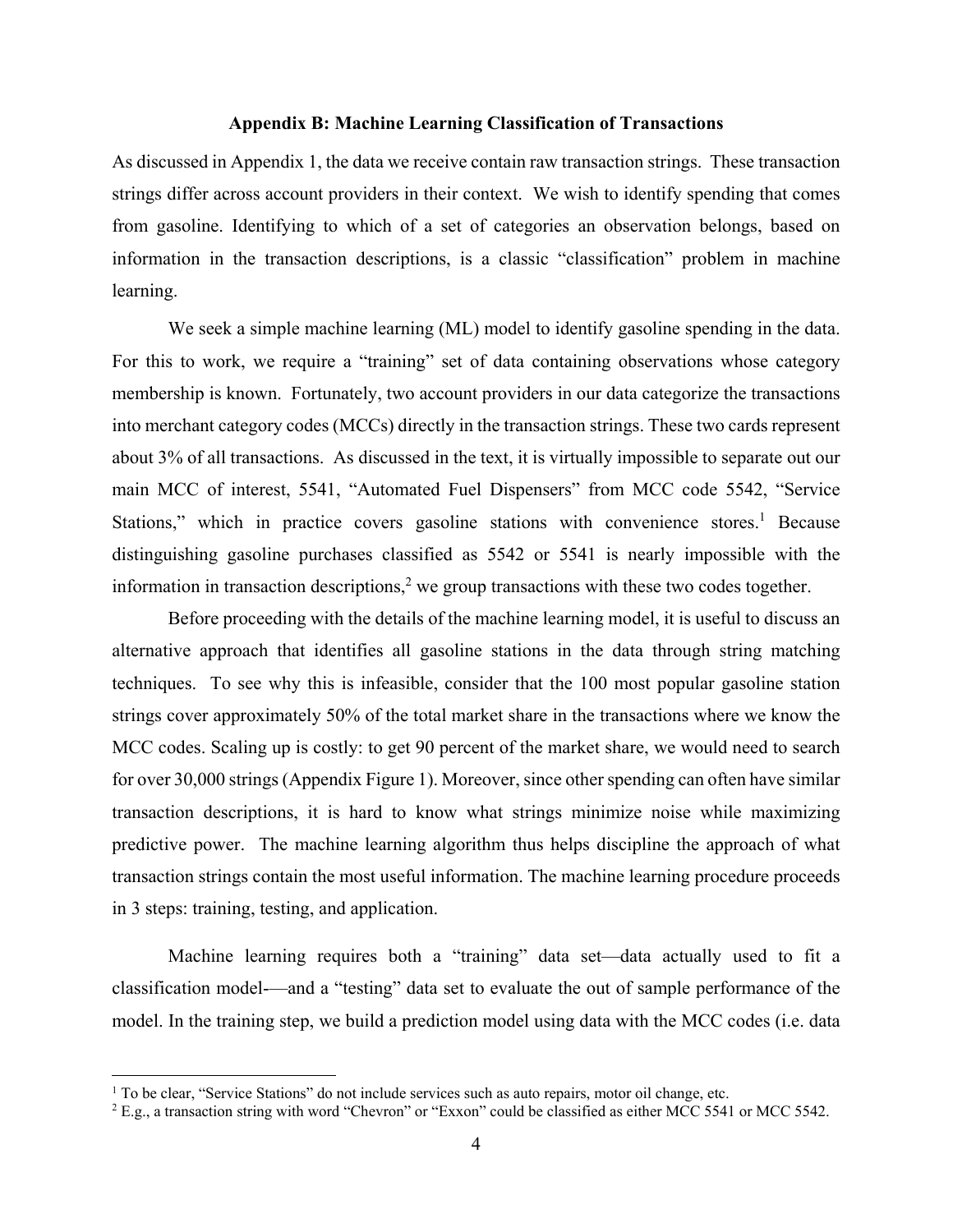where classification is known). We use the larger of the two account providers as the training data set, and test the performance of the model on the smaller account. We explicitly set aside the second card as the training data set because transaction strings, which we will feed into the model to classify the data, can differ across account providers. Therefore, if we train on data from the two accounts, we may fit our two cards extremely well, but we may have a poor "out of sample" fit of our model.

The classification algorithm we use is known as a random forest classifier, which fits a number of separate decision trees. A decision tree is a series of classification rules that ultimately lead to a classification of a purchase as gasoline or not. The rules, determined by the algorithm, minimizes the decrease in accuracy when a particular model "feature" is removed. The features we use are the transaction values and individual words in the transaction strings (this approach is known as "bag of words"), after some basic string cleaning. We limit the number of features to 20,000 words, and transaction amounts rounded to the nearest 50 cents. An example decision tree is shown in Appendix Figure 2.

In this example, the most important single word is "oil." If a transaction string contains the word oil, the classification rule is to move to the right, otherwise the rule is to move to the left. If the string does not contain the word oil, the next most important single word is "exxonmobil." The tree keeps going until all the data are classified.

Whether a transaction is classified as gasoline spending or not is simply the majority vote over a number of decision trees. This is known as a "white box algorithm" because the model determines optimal decision rules that we can see. We use prebuilt packages from the python machine learning toolkit.<sup>3</sup>

The results of the model are shown in Appendix Table B.1. The model predicts  $292,997/(292,997+26,553) = 92\%$  of automated fuel dispenser and service station transactions. The ratio of misclassfications to correct classifications is (30,080+26,553)/292,997=19%.

In summary, the ML approach is able to correctly classify over 90% of gasoline spending in the test data. If a human were to do this, she would need to identify over 30,000 strings. In

 <sup>3</sup> [Scikit-learn: Machine Learning in Python,](http://jmlr.csail.mit.edu/papers/v12/pedregosa11a.html) Pedregosa *et al.*, JMLR 12, pp. 2825-2830, 2011.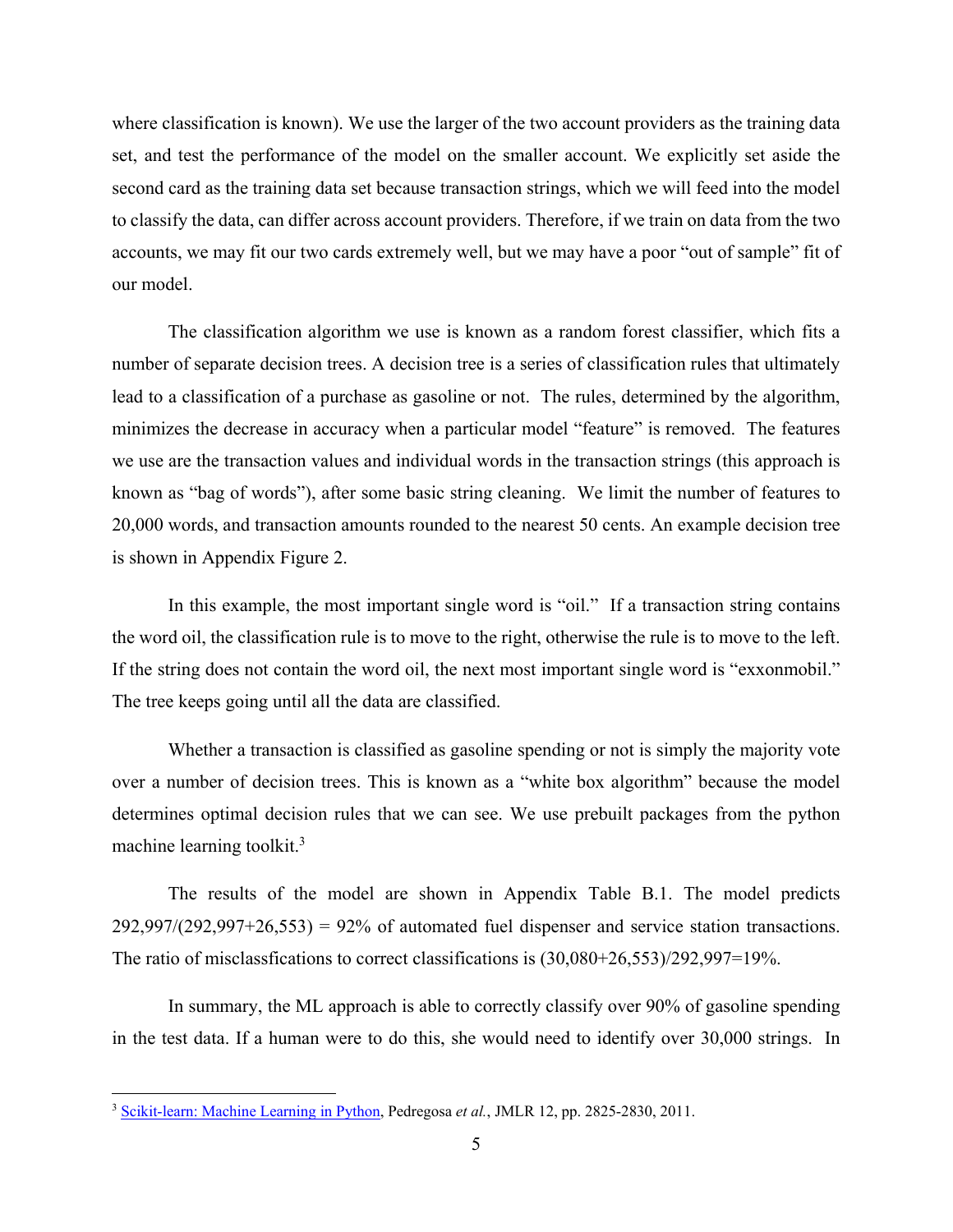addition, the model correctly classifies over 99.5% of the gasoline stations that would have been captured in an alternative approach of identifying the 100 largest gasoline stations by market share.



**Appendix Figure B.1**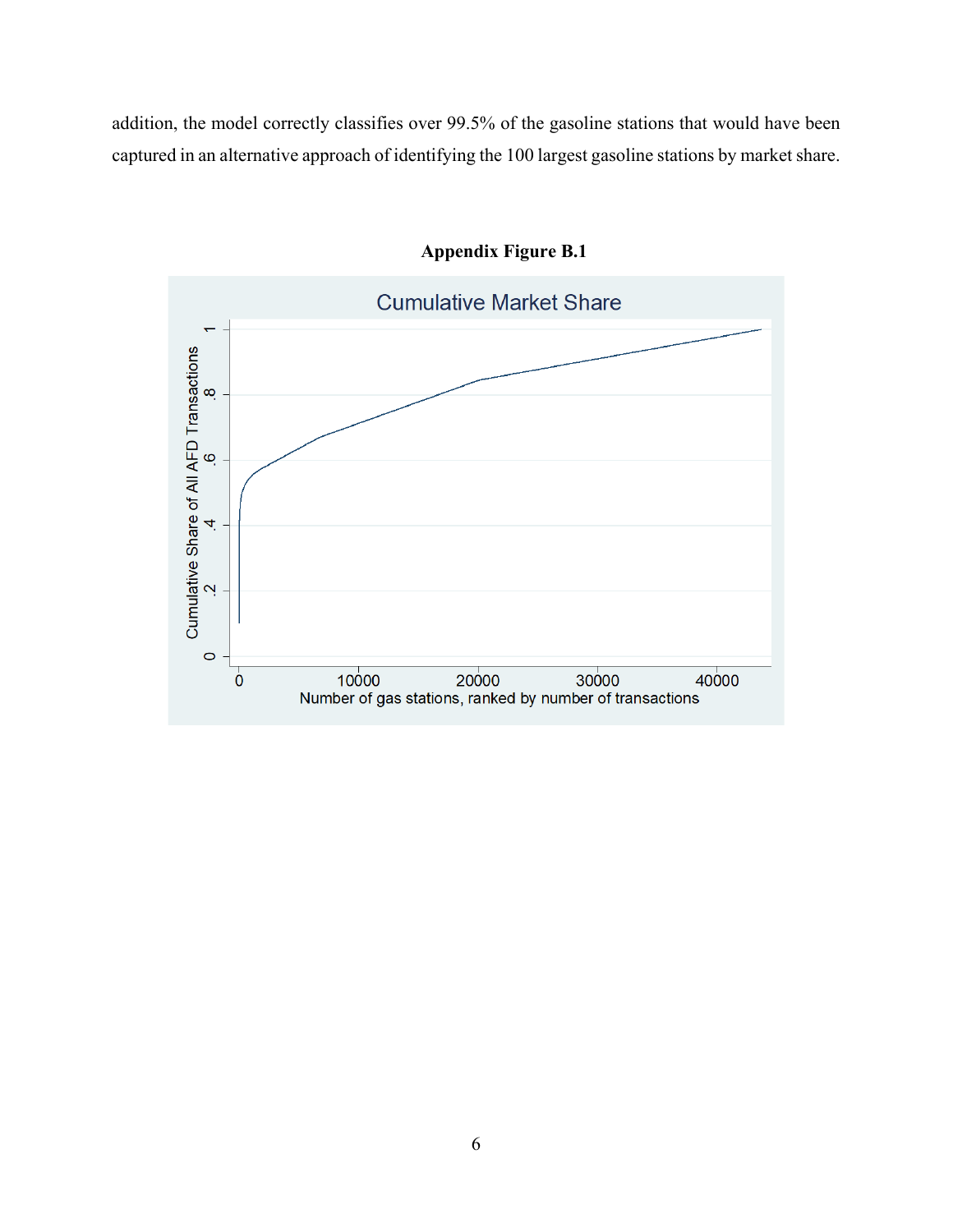|                                   |     | <b>Actual gasoline spending</b> |         |  |
|-----------------------------------|-----|---------------------------------|---------|--|
|                                   |     | No                              | Yes     |  |
| Predicted<br>gasoline<br>spending | No  | 2,741,524                       | 26,553  |  |
|                                   | Yes | 30,080                          | 292,997 |  |

## **Appendix Table B.1. Confusion Matrix**

Notes: Table shows the four possible outcomes for our testing data set which is not used in any way to train the model, as described in the text. The rows "Predicted gasoline spending" refer to the binary prediction from the model as not gasoline, "no," or gasoline, "yes". Actual gasoline refers to the "truth," which is known for the case of our testing dataset.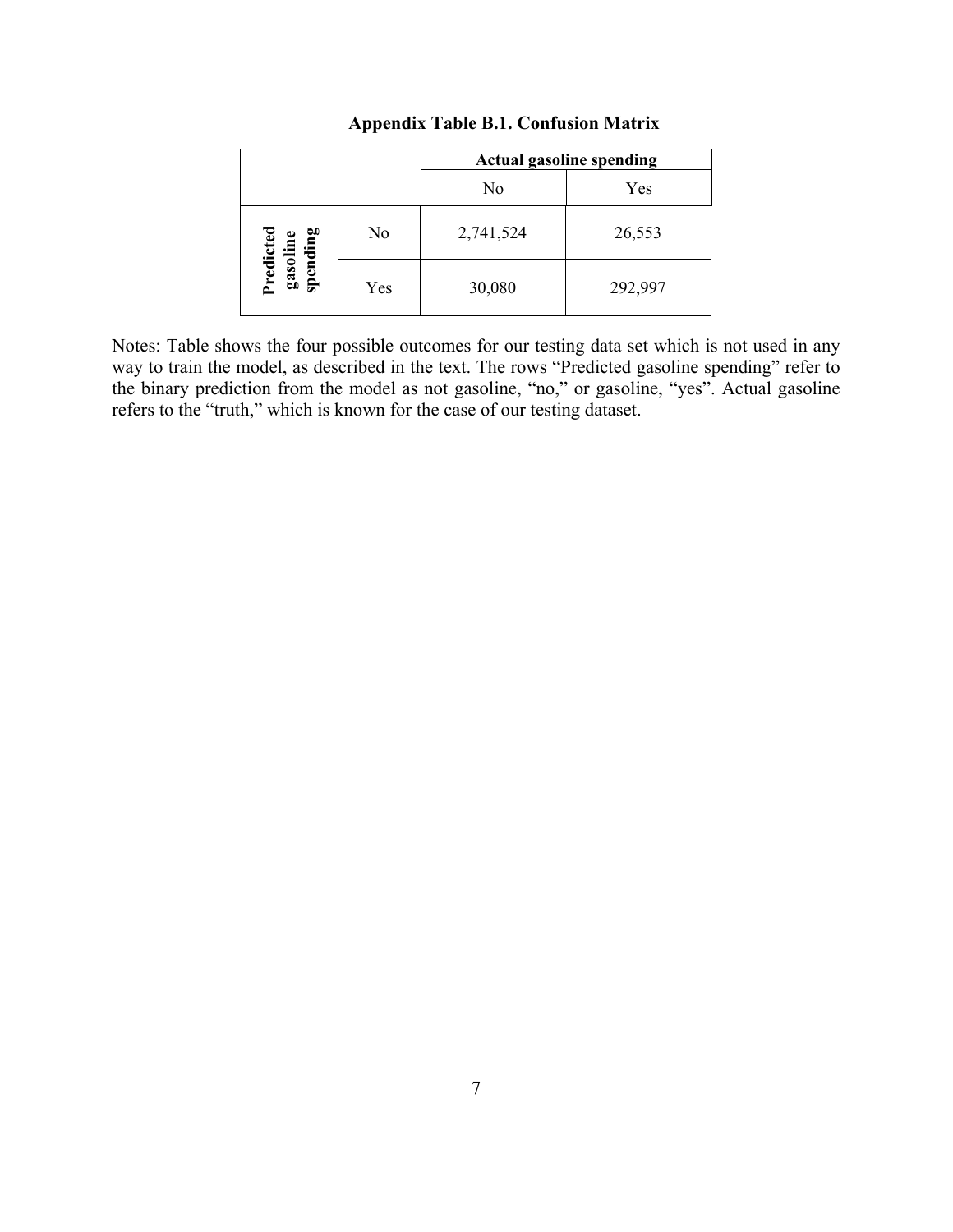## **Appendix C. Additional Tables and Figures**

## **Appendix Figure C.1. Distribution of Ratio of Gasoline to Non-Gasoline Spending, 2013Q1- 2014Q4**



Note: the figure shows the quarterly gasoline to non-gasoline spending distribution in the app data and the CEX interview survey (solid lines), and the same ratio calculated over all of 2013 (dashed lines).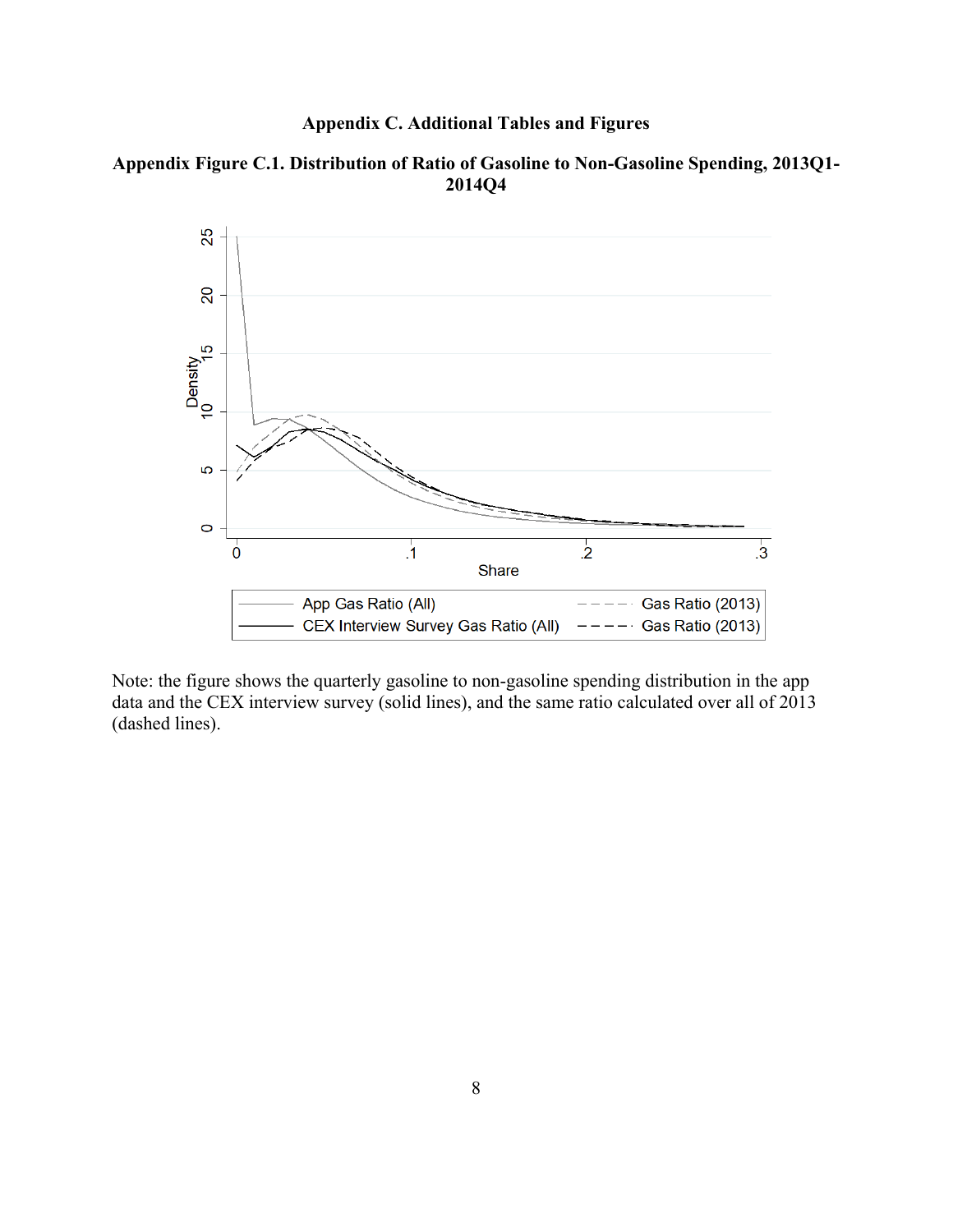# **Appendix Figure C.2. Dynamics of gasoline prices across metropolitan areas**

Notes: The figure plots time series of gasoline prices (all types) to major metropolitan areas. All series are from the FRED© database (mnemonics: CUUR0000SETB01, CUURA422SETB01, CUURA320SETB01, CUURA207SETB01, CUURA318SETB01, CUURA101SETB01) and normalized to be equal to 100 in 2010.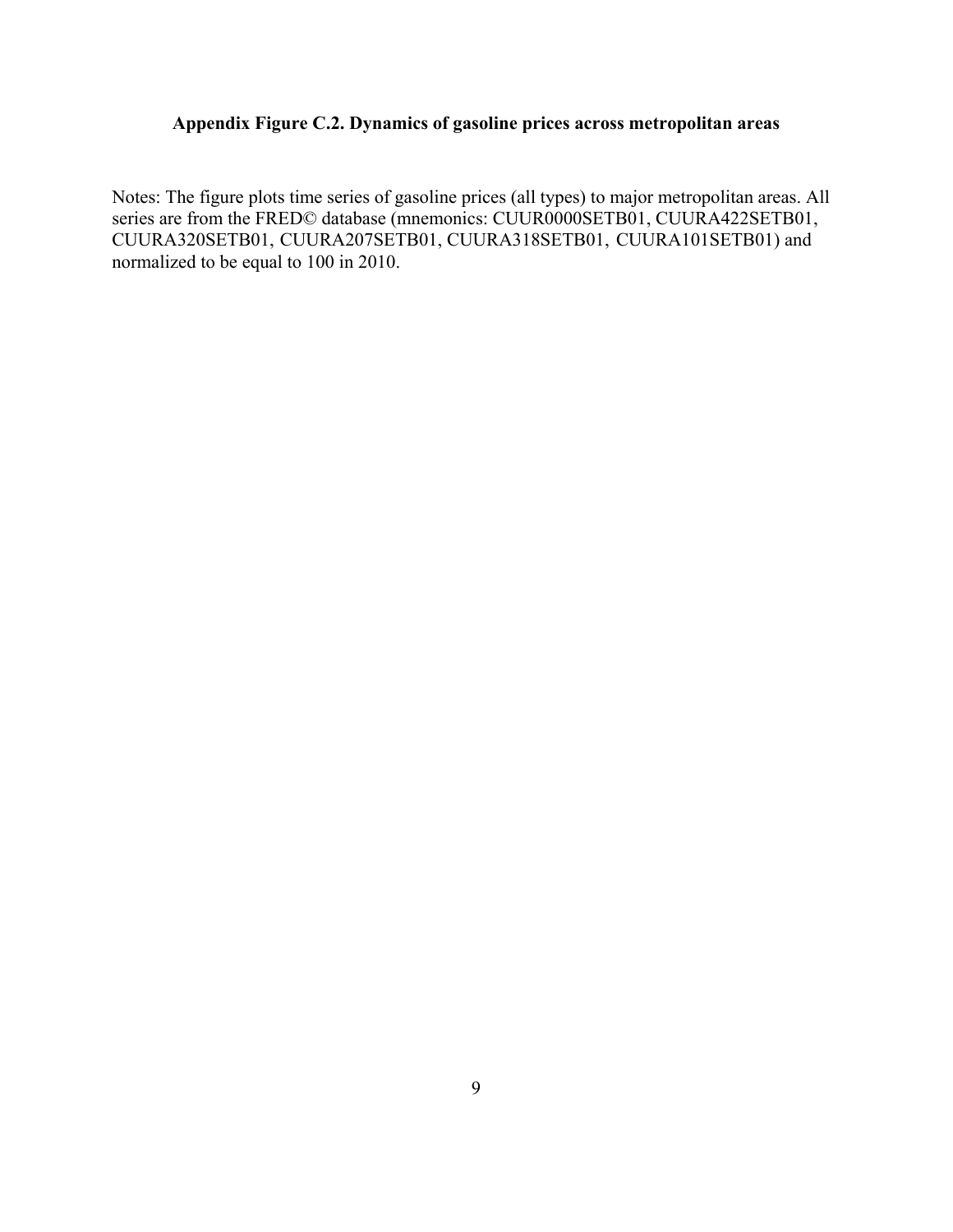# **Appendix Table C.2. Gelman et al. (2014)**

Table 1. Check versus ACS demographics (percent). The sample size for Check is 59,072, 35,417, 28,057, and 63,745 for gender, age, education, and region, respectively. The sample size for ACS is 2,441,532 for gender, age, and region and 2,158,014 for education.

|                      | <b>Check</b> | <b>ACS</b> |
|----------------------|--------------|------------|
| Sex                  |              |            |
| Male                 | 59.93        | 48.59      |
| Female               | 40.07        | 51.41      |
| Age                  |              |            |
| $18 - 20$            | 0.59         | 5.72       |
| $21 - 24$            | 5.26         | 7.36       |
| $25 - 34$            | 37.85        | 17.48      |
| $35 - 44$            | 30.06        | 17.03      |
| $45 - 54$            | 15.00        | 18.39      |
| $55 - 64$            | 7.76         | 16.06      |
| $65+$                | 3.48         | 17.95      |
| Highest degree       |              |            |
| Less than college    | 69.95        | 62.86      |
| College              | 24.07        | 26.22      |
| Graduate school      | 5.98         | 10.92      |
| Census Bureau region |              |            |
| Northeast            | 20.61        | 17.77      |
| <b>Midwest</b>       | 14.62        | 21.45      |
| South                | 36.66        | 37.36      |
| West                 | 28.11        | 23.43      |

Source: Gelman et al. (2014)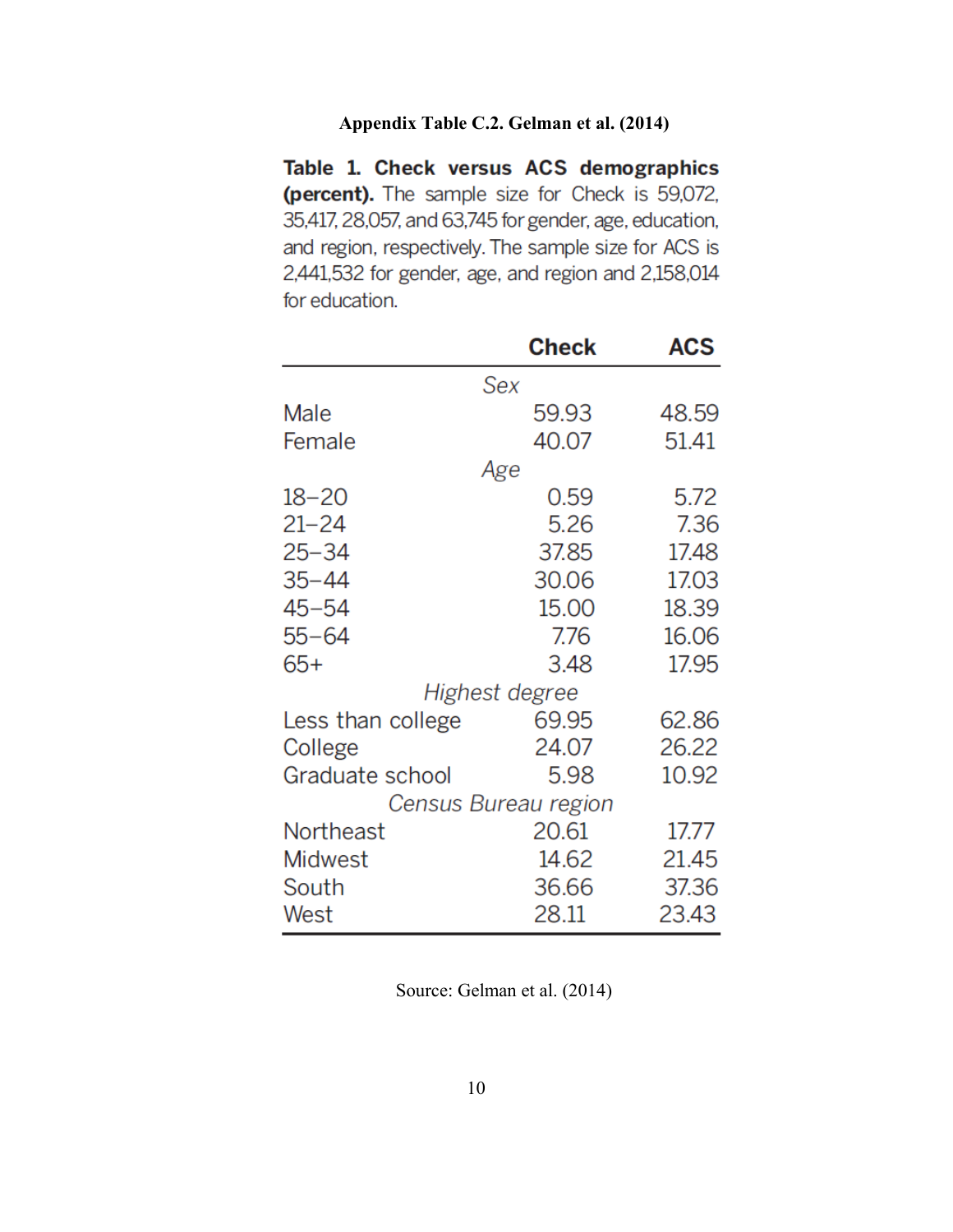### **Appendix D: Marginal Propensity to Consumer in Partial Equilibrium versus General**

#### **Equilibrium Effects**

In this appendix, we link the marginal propensity to consume (MPC) to structural parameters and explore how partial equilibrium MPC is potentially related to general equilibrium effect of gasoline price changes. In this exercise, we vary the price of gasoline holding everything else constant.

### **Partial equilibrium**

Consumer a household that solves the following problem

$$
\max_{c_1} m(c_1) + u(c_2) - v(L)
$$
  
s.t.  $c_1 + p_2 c_2 = wL$ 

where  $c_1$  is the numeraire good (or "non-gasoline spending"; we normalize  $p_1 = 1$ ),  $c_2$  is "gasoline", L is labor, w is wages, and functions  $m, u, v$  describe how the household values goods and leisure. In a popular case,  $m(c_1) = c_1$  so that the utility is quasi-linear. Because this is a partial equilibrium model, we take wages as given.

The first-order conditions yield:

$$
m'(c1) = \lambda u'(c2) = p2\lambda v'(L) = w\lambda
$$

After log-linearization of these FOCs and the budget constraint, we have (assume  $w$  is fixed)

$$
\check{c}_1 = \epsilon_1 \lambda
$$
  
\n
$$
\check{c}_2 = \epsilon_2 (\check{\lambda} + \check{p}_2)
$$
  
\n
$$
\frac{v''(L)L}{v'(L)} \check{L} = \eta^{-1} \check{L} = \check{\lambda}
$$
  
\n
$$
\check{c}_1 = \frac{wL}{c_1} \check{L} - \frac{p_2 c_2}{c_1} (\check{p}_2 + \check{c}_2) = (1 + s)\check{L} - s(\check{p}_2 + \check{c}_2)
$$

where  $s \equiv \frac{p_2 c_2}{c_1}$ and  $\frac{WL}{a}$  $\frac{wL}{c_1} = \frac{c_1 + p_2 c_2}{c_1} = 1 + s$  and  $\eta = \left(\frac{v''(L)L}{v'(L)}\right)$ −1 is the Frisch labor supply elasticity,  $\epsilon_2 \equiv \frac{u'(c_2)}{u''(c_2)c_2} < 0$  and  $\epsilon_1 \equiv \frac{m'(c_1)}{m''(c_1)c_1} < 0$ . Note that the first two conditions imply that  $\check{c}_2 = \frac{\epsilon_2}{\epsilon_1}\check{c}_1$  +  $\epsilon_2 \check{p}_2$ .

It follows that

$$
\check{c}_1 = (1+s)\check{L} - s(\check{p}_2 + \check{c}_2) = (1+s)\eta\check{A} - s\left(\frac{\epsilon_2}{\epsilon_1}\check{c}_1 + (1+\epsilon_2)\check{p}_2\right)
$$

$$
= \frac{(1+s)\eta}{\epsilon_1}\check{c}_1 - s\left(\frac{\epsilon_2}{\epsilon_1}\check{c}_1 + (1+\epsilon_2)\check{p}_2\right) = \left\{\frac{(1+s)\eta}{\epsilon_1} - s\frac{\epsilon_2}{\epsilon_1}\right\}\check{c}_1 - s(1+\epsilon_2)\check{p}_2 \Rightarrow
$$

$$
\check{c}_1 = -\frac{s(1+\epsilon_2)}{1 - \frac{(1+s)\eta}{\epsilon_1} + s\frac{\epsilon_2}{\epsilon_1}}\check{p}_2 = -\frac{s(1+s)\eta}{\left\{1 - \frac{(1+s)\eta}{\epsilon_1} + s\frac{\epsilon_2}{\epsilon_1}\right\}} \times s \times (1+\varepsilon) \times \check{p}_2 \Rightarrow
$$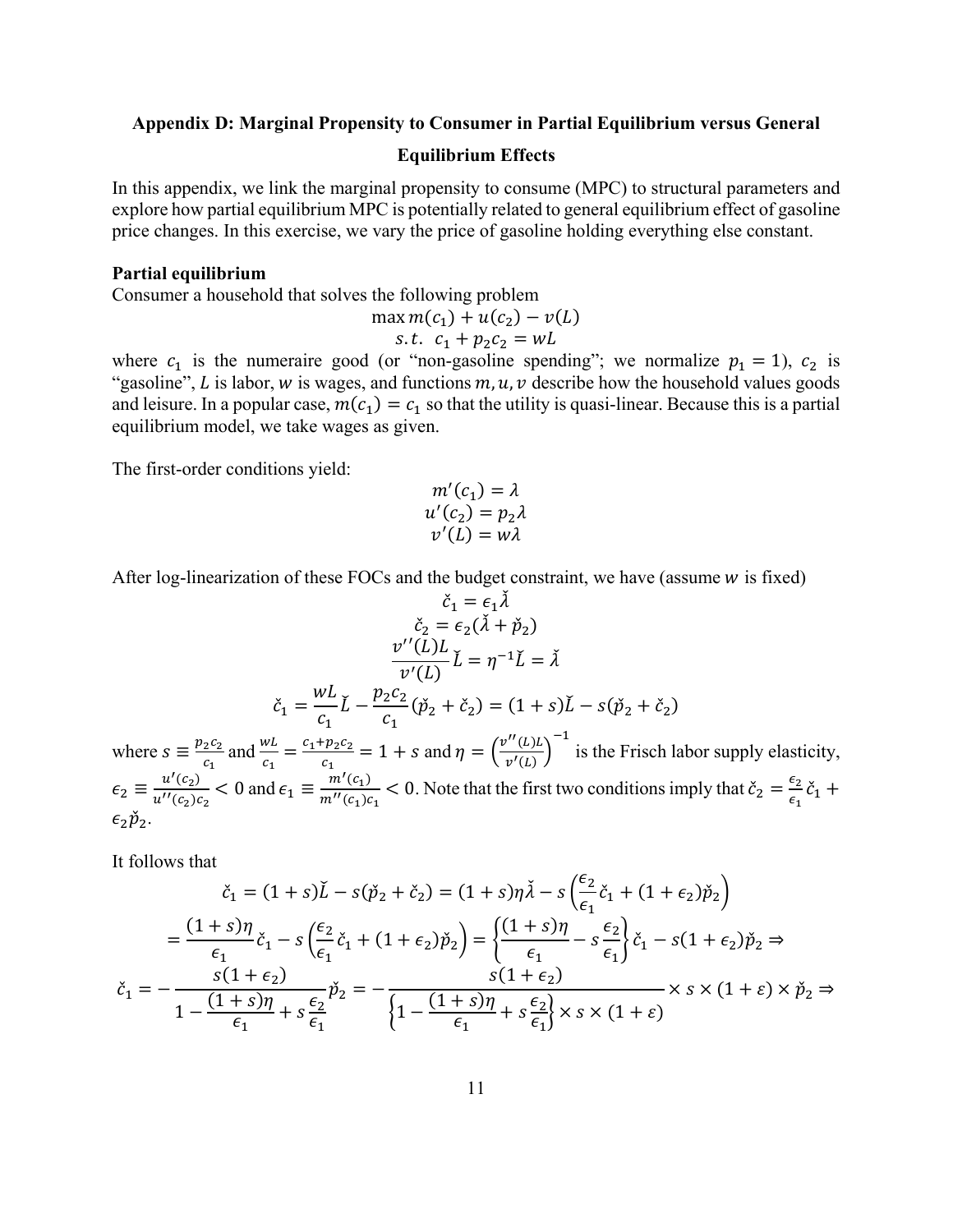$$
d\log C = -\frac{s(1+\epsilon_2)}{\left\{1 - \frac{(1+s)\eta}{\epsilon_1} + s\frac{\epsilon_2}{\epsilon_1}\right\} \times s \times (1+\epsilon)} \times s \times (1+\epsilon) \times d\log P_{gas}
$$

where  $(1 + \varepsilon)$  is estimated from the regressing *dlog*  $(p_2c_2)$  on *dlog*  $p_2$ . Note that this equation provides structural interpretation of our specification (2) in the paper.

We know from the derivation above that

$$
d\log (p_2 c_2) = \check{c}_2 + \check{p}_2 = \frac{\epsilon_2}{\epsilon_1} \check{c}_1 + (1 + \epsilon_2) \check{p}_2
$$
  
= 
$$
-\frac{\epsilon_2}{\epsilon_1} \frac{s(1 + \epsilon_2)}{1 - \frac{(1 + s)\eta}{\epsilon_1} + s\frac{\epsilon_2}{\epsilon_1}} \check{p}_2 + (1 + \epsilon_2) \check{p}_2
$$
  
= 
$$
\frac{(1 + \epsilon_2) \left(1 - \frac{(1 + s)\eta}{\epsilon_1}\right)}{1 - \frac{(1 + s)\eta}{\epsilon_1} + s\frac{\epsilon_2}{\epsilon_1}} \check{p}_2
$$

So that  $(1 + \varepsilon) = \frac{(1+\varepsilon_2)\left(1 - \frac{(1+s)\eta}{\varepsilon_1}\right)}{1 - (1+s)\eta_{1,\varepsilon}\varepsilon_2}$  $1-\frac{(1+s)\eta}{\epsilon_1}+s\frac{\epsilon_2}{\epsilon_1}$  $> 0$ . Also note that  $(1 + \varepsilon) < (1 + \varepsilon_2)$ .

Hence, marginal propensity to consume (MPC) is equal to

$$
MPC = \frac{s(1+\epsilon_2)}{\left\{1 - \frac{(1+s)\eta}{\epsilon_1} + s\frac{\epsilon_2}{\epsilon_1}\right\} \times s \times (1+\epsilon)}
$$

$$
= \frac{s(1+\epsilon_2)}{\left\{1 - \frac{(1+s)\eta}{\epsilon_1} + s\frac{\epsilon_2}{\epsilon_1}\right\} \times s} \times \frac{1 - \frac{(1+s)\eta}{\epsilon_1} + s\frac{\epsilon_2}{\epsilon_1}}{(1+\epsilon_2)\left(1 - \frac{(1+s)\eta}{\epsilon_1}\right)}
$$

$$
= \frac{1}{1 - \frac{(1+s)\eta}{\epsilon_1}} > 0
$$

In the case of quasi-linear utility,  $\epsilon_1 = -\infty$  and  $MPC = 1$ .

### **General equilibrium**

In the general equilibrium version of the model, we consider two sectors. The first sector (sector A) produces consumer goods. The second sector (sector B) produces gasoline. Gasoline is consumed by households working in both sectors. Gasoline is also a production input in the first sector. We assume that households cannot move across sectors, which is likely a reasonable approximation in the short-to-medium run. The mass of households in sector A is  $q$ . The mass of households in sector B is  $1 - q$ . The economy is closed.

Households in sector A solve the following maximization problem:

$$
\max_{\mathbf{C}_1^A} m(c_1^A) + u(c_2^A) - v(L^A) \ns.t. \ c_1^A + p_2 c_2^A = w^A L^A
$$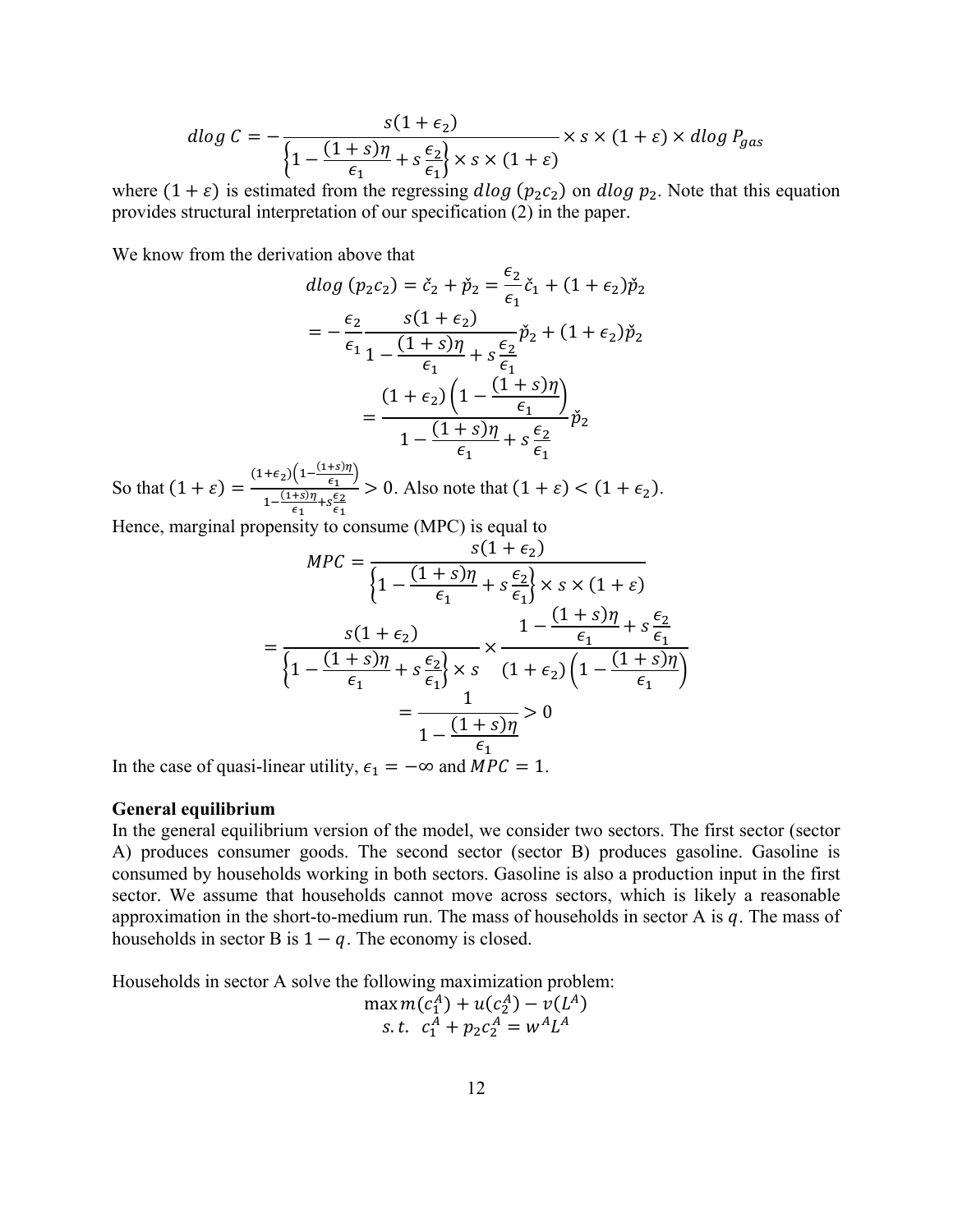where  $c_1$  is the numeraire good (or "non-gasoline spending"; we normalize  $p_1 = 1$ ),  $c_2$  is "gasoline",  $L$  is labor,  $w$  is wages. After log-linearization of first-order conditions and the budget constraint, we have

$$
\check{c}_{1}^{A} = \epsilon_{1}^{A} \check{\lambda}^{A}
$$
\n
$$
\check{c}_{2}^{A} = \epsilon_{2}^{A} (\check{\lambda}^{A} + \check{p}_{2})
$$
\n
$$
\frac{v''(L)L}{v'(L)} L^{A} = \eta^{A-1} L^{A} = \check{\lambda}^{A} + \check{w}^{A}
$$
\n
$$
\check{c}_{1}^{A} = \frac{w^{A} L^{A}}{c_{1}^{A}} (\check{L}^{A} + \check{w}^{A}) - \frac{p_{2} c_{2}^{A}}{c_{1}^{A}} (\check{p}_{2} + \check{c}_{2}^{A}) = (1 + s^{A})(\check{L}^{A} + \check{w}^{A}) - s^{A}(\check{p}_{2} + \check{c}_{2})
$$
\nwhere  $s^{A} \equiv \frac{p_{2}^{A} c_{2}^{A}}{c_{1}^{A}}$  and  $\frac{w^{A} L^{A}}{c_{1}^{A}} = \frac{c_{1}^{A} + p_{2}^{A} c_{2}^{A}}{c_{1}^{A}} = 1 + s^{A}$  and  $\eta^{A} = \left(\frac{v''(L)L}{v'(L)}\right)^{-1}$  is the Frisch labor supply elasticity,  $\epsilon_{2}^{A} \equiv \frac{u'(c_{2})}{u''(c_{2})c_{2}} < 0$  and  $\epsilon_{1}^{A} \equiv \frac{m'(c_{1})}{m''(c_{1})c_{1}} < 0$ . Note that the first two conditions imply that  $\check{c}_{2}^{A} = \frac{\epsilon_{2}^{A}}{\epsilon_{1}^{A}} \check{c}_{1}^{A} + \epsilon_{2}^{A} \check{p}_{2}.$ 

Households in sector B solve the following maximization problem:

$$
\max m(c_1^B) + u(c_2^B) - v(L^B) \ns.t. \ c_1^B + p_2 c_2^B = w^B L^B
$$

After log-linearization of first-order conditions and the budget constraint, we have

$$
\check{c}_1^B = \epsilon_1^B \tilde{\lambda}^B
$$
\n
$$
\check{c}_2^B = \epsilon_2^B (\tilde{\lambda}^B + \check{p}_2)
$$
\n
$$
\frac{\nu''(L)L}{\nu'(L)} L^B = \eta^{B-1} L^B = \tilde{\lambda}^B + \check{w}^B
$$
\n
$$
\check{c}_1^B = \frac{w^B L^B}{c_1^B} (\check{L}^B + \check{w}^B) - \frac{p_2 c_2^B}{c_1^B} (\check{p}_2 + \check{c}_2^B) = (1 + s^B)(\check{L}^B + \check{w}^B) - s^B (\check{p}_2 + \check{c}_2)
$$
\nwhere  $s^B \equiv \frac{p_2 c_2^B}{c_1^B}$  and  $\frac{w^B L^B}{c_1^B} = \frac{c_1^B + p_2 c_2^B}{c_1^B} = 1 + s^B$  and  $\eta^B = \left(\frac{v''(L)L}{v'(L)}\right)^{-1}$  is the Frisch labor supply elasticity,  $\epsilon_2^B \equiv \frac{u'(c_2)}{u''(c_2)c_2} < 0$  and  $\epsilon_1^B \equiv \frac{m'(c_1)}{m''(c_1)c_1} < 0$ . Note that the first two conditions imply that  $\check{c}_2^B = \frac{\epsilon_2^B}{\epsilon_1^B} \check{c}_1^B + \epsilon_2^B \check{p}_2$ .

Production in sector A is characterized by constant return to scale and perfect competition:

$$
Y_1 = (L^{A^{\alpha}}O^{1-\alpha}) \Rightarrow \check{Y}_1 = \alpha L^A + (1-\alpha)\check{O}
$$

where O is gasoline used in production of good 1. Perfect competition means  $p_1 = MC_1$ . Given normalization  $p_1 = 1$ , we have  $MC_1 = 1$ . Given the Cobb-Douglass production function, we find that  $\overline{MC} = \alpha \check{w}^A + (1 - \alpha) \check{p}_2$ . This means that

$$
\breve{w}^A = -\left(\frac{1-\alpha}{\alpha}\right)\breve{p}_2.
$$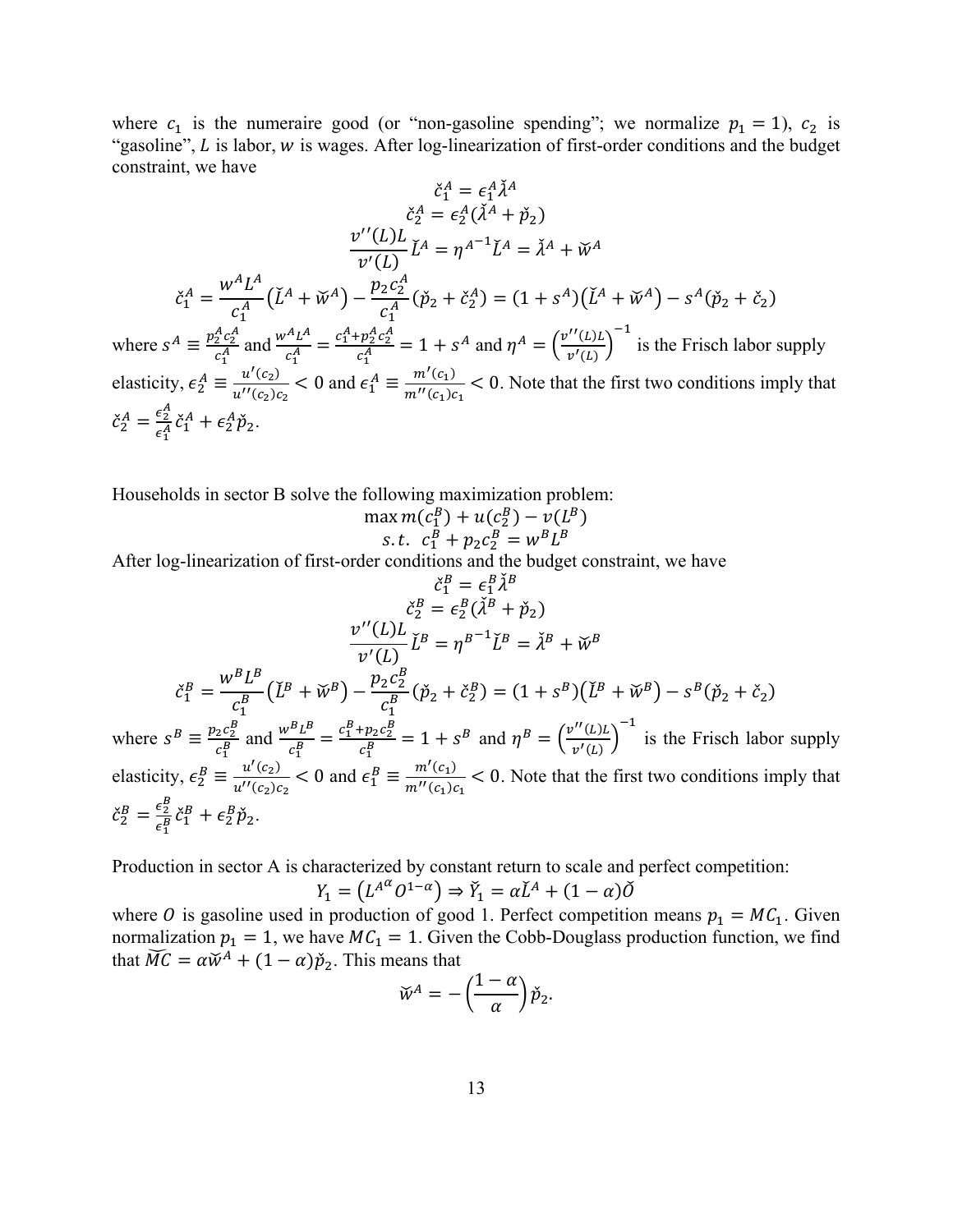Production in sector B is also characterized by constant return to scale (production function is linear in labor) and perfect competition:

$$
Y_2 = L^B \Rightarrow \check{Y}_2 = \check{L}^B
$$
  

$$
w^B = MPL = MC = p_2 \Rightarrow \check{w}^B = \check{p}_2
$$

Market clearing in sector A:

$$
Y_1 = qc_1^A + (1-q)c_1^B \Rightarrow \check{Y}_1 = \left(\frac{qc_1^A}{Y_1}\right)\check{c}_1^A + \left(\frac{(1-q)c_1^B}{Y_1}\right)\check{c}_1^B
$$

Market clearing in sector B:

$$
Y_2 = qc_2^A + (1-q)c_2^B + qO \Rightarrow \check{Y}_2 = \left(\frac{qc_2^A}{Y_2}\right)\check{c}_2^A + \left(\frac{(1-q)c_2^B}{Y_2}\right)\check{c}_2^B + \left(\frac{qO}{Y_2}\right)\check{O}
$$

where  $qO$  is the total amount of oil consumed in production of good 1 (each firm in this sector consumes  $\theta$  and  $q$  is the mass of firms in the sector).

Now we derive MPC for each group of households:

$$
\check{c}_1^A = -\frac{(1+s^A)(1+\eta_A)\left(\frac{1-\alpha}{\alpha}\right) + s^A(1+\epsilon_2^A)}{1 - \frac{(1+s^A)\eta^A}{\epsilon_1^A} + \frac{s^A\epsilon_2^A}{\epsilon_1^A}}\check{p}_2
$$

Clearly,  $\frac{\partial \check{c}_1^A}{\partial \check{c}_1^A}$  $\frac{\partial c_1}{\partial \check{p}_2} < 0.$ 

$$
\check{L}_A=\eta\big(\check{\lambda}^A+\check{w}^A\big)=-\eta\times\frac{\Big(\dfrac{1-\alpha}{\alpha}\Big)(1+\epsilon_1^A)-\dfrac{s^A}{\alpha}(1+\epsilon_2^A)}{\epsilon_1^A-(1+s^A)\eta^A+s^A\epsilon_2^A}\check{p}_2
$$

We can generate  $\frac{\partial L_A}{\partial x}$  $\frac{\partial L_A}{\partial \rho_2}$  < 0 if demand for good "1" is sufficiently elastic (i.e.,  $\epsilon_1^A$  < -1), which seems a reasonable assumption. With utility quasi-linear  $c_1$ , we have  $\tilde{L}_A = -\eta \left(\frac{1-\alpha}{\alpha}\right) \tilde{p}_2$ .

The sensitivity of group A's total spending on gasoline to the price of gasoline is

$$
\check{p}_2 + \check{c}_2^A = \frac{(1 + \epsilon_2^A)\epsilon_1^A - \epsilon_2^A(1 + s)\left(\frac{1 - \alpha}{\alpha}\right) - (1 + s)\eta^A \left(1 + \frac{\epsilon_2^A}{\alpha}\right)}{\epsilon_1^A - (1 + s^A)\eta^A + s^A \epsilon_2^A} \check{p}_2
$$
  
Hence, 
$$
(1 + \epsilon^A) = \frac{(1 + \epsilon_2^A)\epsilon_1^A - \epsilon_2^A(1 + s)\left(\frac{1 - \alpha}{\alpha}\right) - (1 + s)\eta^A \left(1 + \frac{\epsilon_2^A}{\alpha}\right)}{\epsilon_1^A - (1 + s^A)\eta^A + s^A \epsilon_2^A}.
$$

The MPC we define in the paper is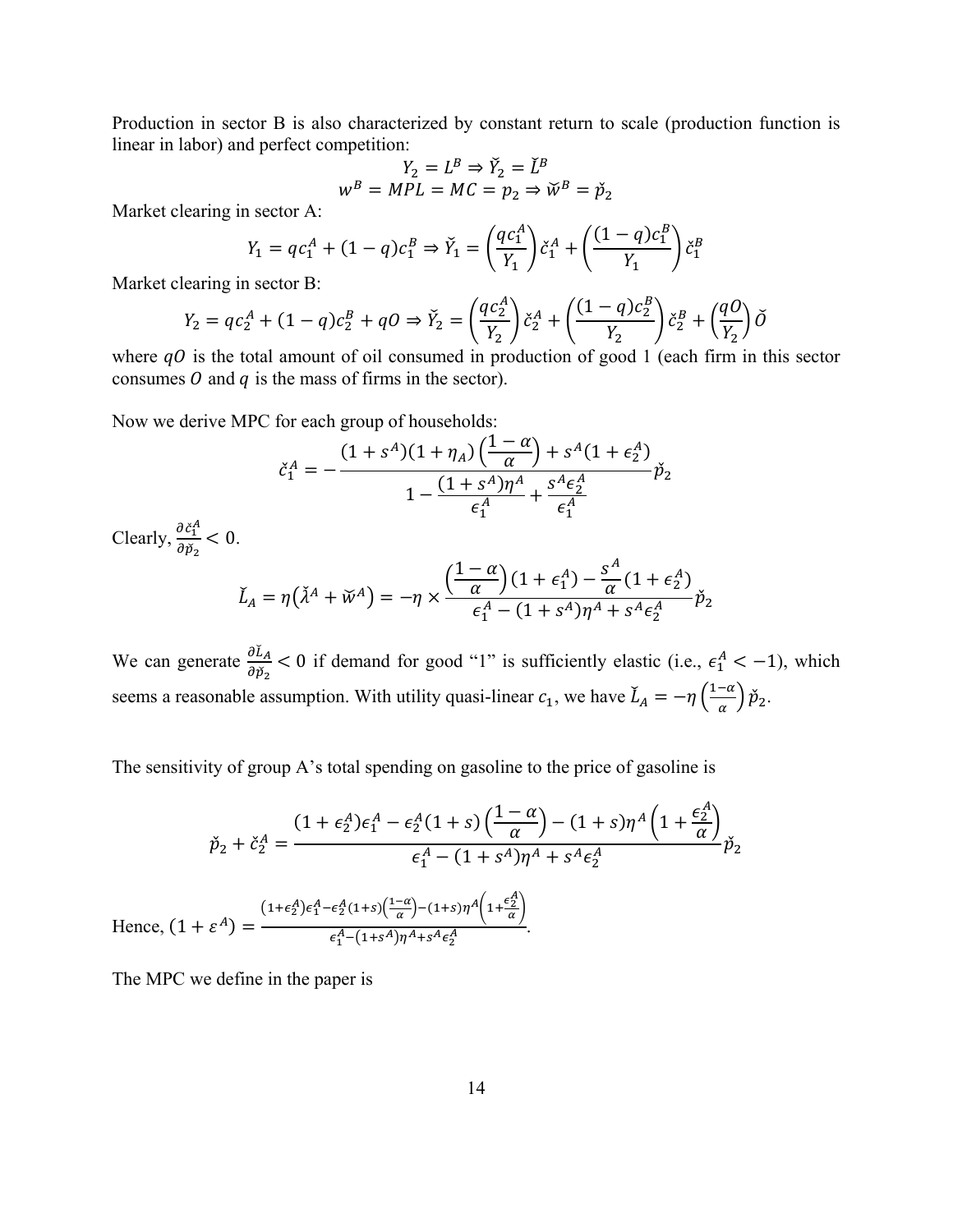$$
\check{c}_{1}^{A} = -\frac{(1+s^{A})(1+\eta_{A})\left(\frac{1-\alpha}{\alpha}\right)+s^{A}(1+\epsilon_{2}^{A})}{1-\frac{(1+s^{A})\eta^{A}}{\epsilon_{1}^{A}}+\frac{s^{A}\epsilon_{2}^{A}}{\epsilon_{1}^{A}}}\check{p}_{2}
$$
\n
$$
= -\frac{(1+s^{A})(1+\eta_{A})\left(\frac{1-\alpha}{\alpha}\right)+s^{A}(1+\epsilon_{2}^{A})}{1-\frac{(1+s^{A})\eta^{A}}{\epsilon_{1}^{A}}+\frac{s^{A}\epsilon_{2}^{A}}{\epsilon_{1}^{A}}}\times\frac{1}{(1+\epsilon^{A})}\times\frac{1}{s^{A}}\times s^{A}\times(1+\epsilon^{A})\times\check{p}_{2}
$$

That is,

$$
MPC^{A} = \frac{(1+s^{A})(1+\eta_{A})\left(\frac{1-\alpha}{\alpha}\right)+s^{A}(1+\epsilon_{2}^{A})}{1-\frac{(1+s^{A})\eta^{A}}{\epsilon_{1}^{A}}+\frac{s^{A}\epsilon_{2}^{A}}{\epsilon_{1}^{A}}}\times\frac{1}{(1+\epsilon^{A})}\times\frac{1}{s^{A}}
$$

$$
= \frac{1+\frac{(1+s^{A})}{s^{A}}\frac{(1+\eta_{A})}{1+\epsilon_{2}^{A}}\left(\frac{1-\alpha}{\alpha}\right)}{1-\frac{\epsilon_{2}^{A}}{\epsilon_{1}^{A}}\times\frac{(1+s^{A})}{(1+\epsilon_{2}^{A})}\times\frac{1-\alpha+\eta}{\alpha}-\frac{(1+s^{A})}{(1+\epsilon_{2}^{A})}\frac{\eta}{\epsilon_{1}^{A}}}{1+\frac{(1+s^{A})}{s^{A}}\frac{(1+\eta_{A})}{1+\epsilon_{2}^{A}}\left(\frac{1-\alpha}{\alpha}\right)}
$$

$$
= \frac{1-\frac{\eta^{A}(1+s^{A})}{\epsilon_{1}^{A}}-\frac{\epsilon_{2}^{A}}{\epsilon_{1}^{A}}\times\frac{(1+s^{A})}{(1+\epsilon_{2}^{A})}\times\frac{1-\alpha}{\alpha}}{\epsilon_{1}^{A}}
$$

For comparison, in the partial equilibrium model (effectively  $\alpha = 1$ ) we had

$$
MPC = \frac{1}{1 - \frac{(1+s)\eta}{\epsilon_1}} < 1
$$

Note that the general equilibrium MPC for this group is greater than the partial equilibrium MPC because  $\frac{(1+s^A)}{s^A}$  $(1+\eta_A)$  $\frac{1+\eta_A}{1+\epsilon_2^A} \left(\frac{1-\alpha}{\alpha}\right) > 0$  and  $\frac{\epsilon_2^A}{\epsilon_1^A}$  $\frac{\epsilon_1^A}{\epsilon_1^A} \times \frac{(1+s^A)}{(1+\epsilon_2^A)} \times \frac{1-\alpha}{\alpha} > 0$  (provided  $\epsilon_2^A > -1$ ).

Doing a similar derivation for group B, we find that

$$
\breve{c}_{1}^{B} = \frac{(1+s^{B})(1+\eta_{B}) - s^{B}(1+\epsilon_{2}^{B})}{\epsilon_{1}^{B} - (1+s^{B})\eta^{B} + s^{B}\epsilon_{2}^{B}} \epsilon_{1}^{B}\breve{p}_{2}
$$

Note that  $\check{c}_1^B$  increases in  $\check{p}_2$ .

Employment for these agents increases in response to a shock in  $p_2$  if their demand for good "1" is sufficiently elastic:

$$
\check{L}^B = \eta \frac{1 + \epsilon_1^B}{\epsilon_1^B - (1 + s^B)\eta^B + s^B \epsilon_2^B} \check{p}_2
$$
\n
$$
\begin{array}{c} (i, s, \epsilon_1^B - \infty) \text{ we have } \check{L}^B - \sigma^B \check{p}_2 \end{array}
$$

With utility quasi-linear in  $c_1$  (i.e.,  $\epsilon_1^B = -\infty$ ), we have  $\dot{L}^B = \eta^B \dot{p}_2$ .

Now the sensitivity of group B's total spending on gasoline to the price of gasoline is